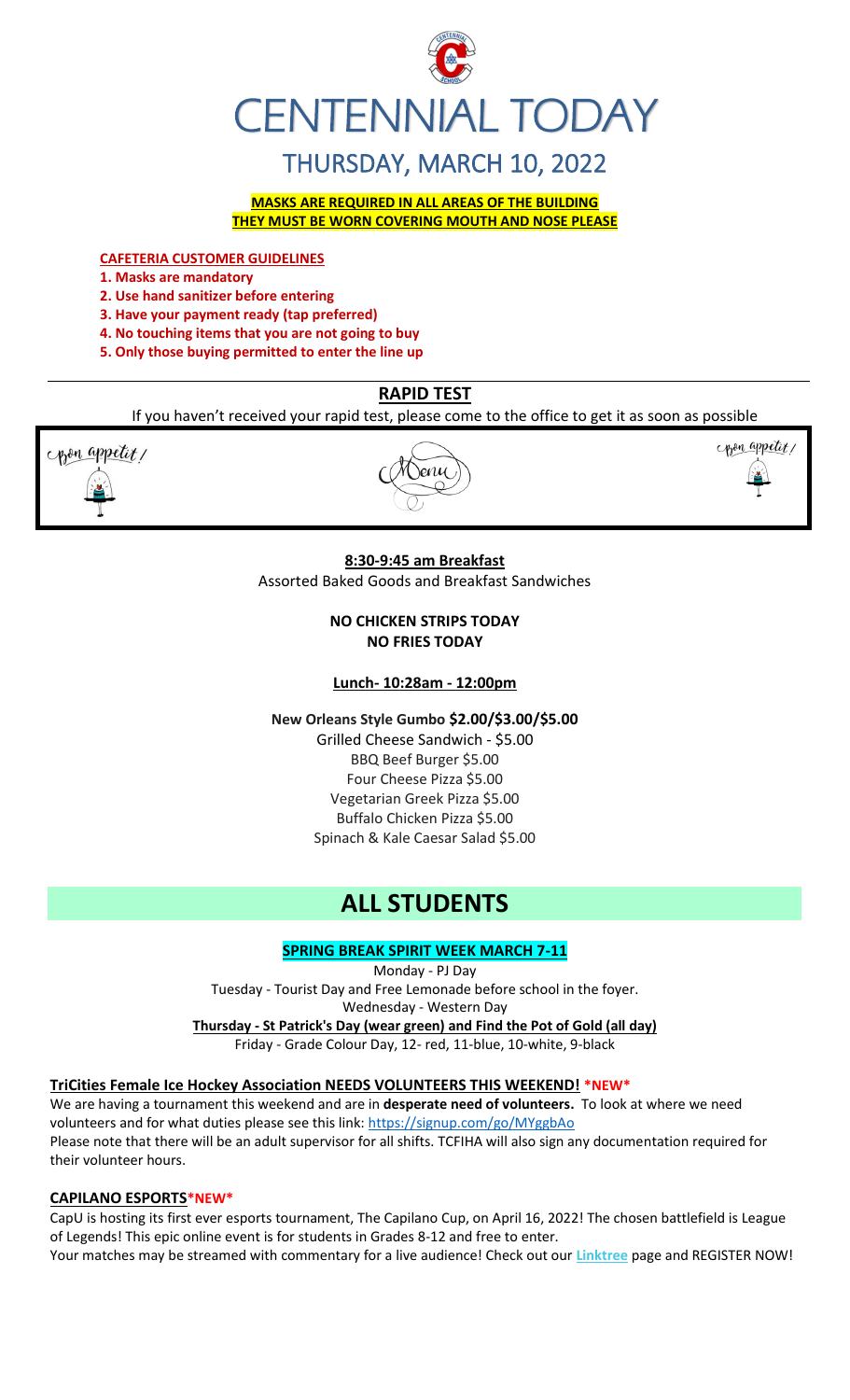# **The MyEd Portal has NOW CLOSED as the deadline to input classes has passed (March 1st).**

If you have not input your courses, you MUST hand in a PDF of your course selection sheet ASAP to your counsellor to be registered for courses for the 2022-2023 school year. Delaying handing in your course selection sheet will mean less chance of getting courses that you need or want for next year.

Failure to hand in your course selection sheet will mean that you will not have any courses scheduled for next year.

If you HAVE already input your courses but have NOT handed in a PDF to your counsellor, you MUST also do this ASAP. **VOLUNTEERS NEEDED**

Golden Spike days. 4-hour shifts. June 30 – July 3. To apply follow links for more information, email [volunteers@goldenspike.ca](mailto:volunteers@goldenspike.ca) Learn more [HERE](https://c-wm904.na1.hubspotlinksfree.com/Btc/W2+113/c-WM904/DWYfY3svlvW3Tbr0z7KVxn8W4KxtYX4FW50JN7dHCvk3lSc3V1-WJV7CgMxbV3smF85QT2hwW6lg1KY32M9PdW8NkZrN3cg7-QW76CRwD8r4jH4W7yTh8Y1XQGMzW7B5FQg7M6KW5W87mWdX3ktK-DW23Gt8Y4CscWkW1mT9Fy5H89ZqW66gSc76qLs_3W3XXTn22MFw35N2zGF_JjZ_QJW85NX_j2kB6QzW7nS80g3_fsx_W6jswXn4S5Wj4W4H8K9n4lzxsWW5tkCB526gmzbW5zvnGd1VjFzDW5pWbf47fdpVNN2gTyRbmvWF9N8xzMDZ7znvrW6Hg6PD4sTt8cW7mdYm-1qJZdfW1z0CgP7DZkhF37Qj1)

### **UBC ENGINEERING FOR GIRLS – ENGINEERING THE FUTURE**

**Date:** Saturday, March 26, 2022 **Time:** 10:00 am to 12:30 pm **Location:** Online **[Register Now](https://usend.ubc.ca/sendy/l/rIVID892cGlXFhKkqDAP4pPw/2KZZzB8auY0CbfN3AeQQPQ/2NVMXaF6kwoqb0Zu2zyabA)**

### **FORKLIFT TRAINING OVER SPRING BREAK (March 24th)**

If you are at least 15 years old and interested in getting your **Forklift training certification** over Spring Break, please visit the "**43Careers.com** > **Certificates**" websit[e https://www.sd43.bc.ca/CareerPrograms/Pages/Certifications.aspx#/=](https://www.sd43.bc.ca/CareerPrograms/Pages/Certifications.aspx#/=) to complete the sign-up survey. Spaces are limited. If you need more information, please contact Doug MacLean at 604- 341-8977.

### **UPDATED TRADES PAGE – CAREER CENTRE**

LOOKING FOR NEWSLETTERS, LINKS, CERTIFICATION COURSES OR TRADES INFO? [https://www.sd43.bc.ca/school/centennial/ProgramsServices/CareerCentre/tradeapprentice/Pages/default.aspx](https://www.sd43.bc.ca/school/centennial/ProgramsServices/CareerCentre/tradeapprentice/Pages/default.aspx#/=)  $#/=$ 

### **EDUCATION CANADA SAT BOOT CAMP**

All sessions are being recorded. Plenty of links and information over 5 sessions. The SAT Boot Camp is a five-session series with the goal of practicing strategies to improve your SAT score. The live sessions will take place March 14-18, 2022, at 10 am ET, daily. [https://www.bigmarker.com/series/2022-educationusa-canada-sat/series\\_details](https://www.bigmarker.com/series/2022-educationusa-canada-sat/series_details)

### **GRADE 11 HORATIO ALGER SCHOLARSHIPS DEADLINE MARCH 15TH**

160 X \$5,000 Canadian Scholarships 10 X \$10,000 Entrepreneurial Scholarships Now for **grade 11 students**. Canada wide. Must be Canadian Citizens

**Eligibility** To be eligible to apply for the Horatio Alger **Canadian Scholarship**, applicants must meet the following criteria: **Be enrolled full-time as a high school grade 11** or first-year CEGEP student in Canada

- Exhibit a strong commitment to pursue and complete a bachelor's degree program at an accredited university
- Proven **critical financial need (\$65,000 or less** annual net income per family is required)
- (Demonstrate desire and ability to be entrepreneurial in a chosen field)
- Be involved in **co-curricular and community service activities**
- Display integrity and perseverance in overcoming adversity
- Maintain a minimum grade percentage of 70%
- Apply by March 15 [https://horatioalger.ca/en/scholarships/about-our-scholarships-programs/provincial](https://horatioalger.ca/en/scholarships/about-our-scholarships-programs/provincial-programs/)[programs/](https://horatioalger.ca/en/scholarships/about-our-scholarships-programs/provincial-programs/)

### **BCIT INFO SESSION FOR SD 43**

BCIT reps will address programs that allow direct entry from High School and will answer any question you may have. Thursday, March 10th, 5-6 pm. Meeting ID: 685 7661 3760. Password: 391833 [link to zoom meeting](https://bcit.zoom.us/j/68576613760?pwd=UkwrYjVZQVVrWUdXdFVXdEpGQXBOQT09#success)

### **YOUTH 4 ACTION SPRING BREAK BOOT CAMP**

**Monday March 14, 2022 to Tuesday March 15, 2022, 10:00 AM PDT - 2:30 PM PDT** This boot camp is designed to give you the inspiration – and skills – to **think globally and act locally** in your school community and beyond. Register [HERE](https://registration.metrovancouver.org/youth4action/Pages/Think-Global-Plan-Lead-Local-Mar14-15.aspx)

### **INDIGENOUS ADVOCACY MEETING**

"There will be a short Indigenous Advocacy meeting on Thursday March 10<sup>th</sup> next to Ms. Paige Armstrong's office (B118) at 1:35pm-2:00pm to discuss the Legacy Project. This project starts after Spring Break. I am looking forward to seeing you there"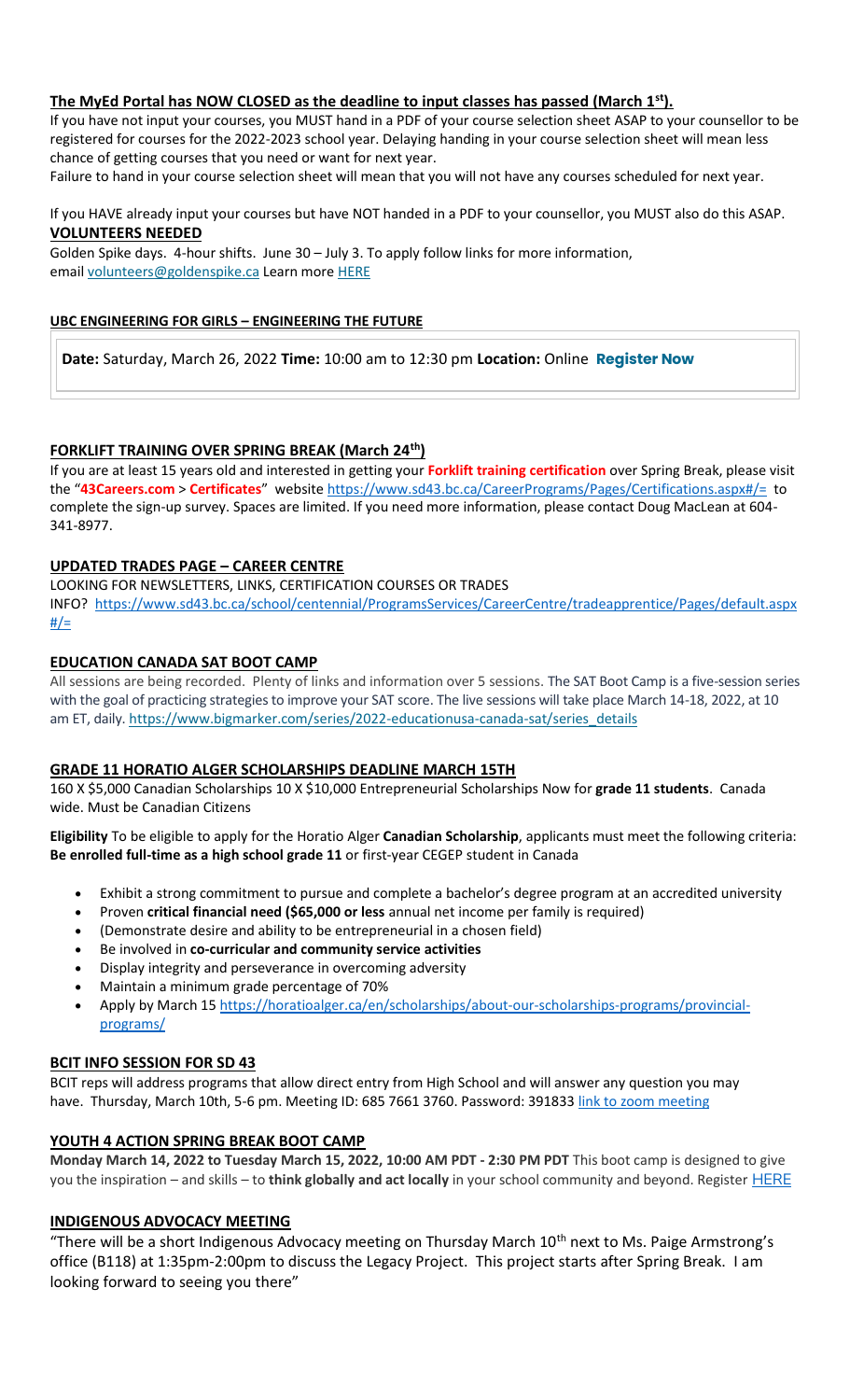# **ATTENTION STUDENTS CURRENTLY IN GRADE 9, 10 AND 11:**

Applications are now open for next year's **Jr. and Sr. Environmental Studies Academies**. You can find them:

- 1) On the Centennial Website
- 2) On our Instagram @cent.es
- 3) Using the QR code below



Applications close **March 11th at 3:00pm**

# **GRADE 12'S**

# **LANGARA DESIGN FORMATIONS INFO SESSION**

<https://langara.ca/programs-and-courses/programs/design-formation/information-sessions.html> Register at link March 22, 6-7pm via zoom Learn more about the 2-year interdisciplinary [Design Formation](https://langara.ca/programs-and-courses/programs/design-formation/index.html) diploma program. To sign up for an info session please email [sgeib@langara.ca](mailto:sgeib@langara.ca) or use the **registration form**

# **CAREER CENTRE** Visit the online Centennial Career Centre Page [HERE](https://www.sd43.bc.ca/school/centennial/ProgramsServices/CareerCentre/experiences/Pages/default.aspx#/=)



# **@cent43careercentre**

# **JAYMIE LYNN ROBERTSON 2022 MEMORIAL BURSARY (EPILEPSY AND SEIZURE EDUCATION\*NEW\***

3 X \$1,000 available. This is award will not be granted based on academic achievement, but the recipient must demonstrate financial need and submit a 300-word essay on how epilepsy has impacted his or her life. Due March 31/2002 Details [HERE](https://www.sd43.bc.ca/school/centennial/ProgramsServices/CareerCentre/financeawards/Pages/default.aspx#/=)

# **EJTC – ELECTRICAL JOINT TRAINING COMMITTEE – CELEBRATE WOMEN'S DAY LIVE OPEN HOUSE EVENT\*NEW\***

This event is for Women who are interested in learning more about the Electrical Trade. Students and women will have the opportunity to learn what trades has to offer, meet other tradeswomen, network, and ask questions about trades. **There will be live music, games, food and prizes and a food truck!** If this is of interest, come celebrate International Women's Day with the EJTC at 1405 Broadway Street, Port Coquitlam, on **Saturday, March 26.** To learn more about our electrical program visit the Instagram page @the\_ejtc or<https://ejtc.org/events-page/> 12PM -3 PM. No RSVP required.

# **HERBALAND COMMUNITY SCHOLARSHIPS**

**5 x \$1,000** available. 86% + 11/12 average, Community involvement, environmentally focused and more. Visit [https://www.herbaland.ca/pages/herbaland-scholarship.](https://www.herbaland.ca/pages/herbaland-scholarship) Deadline May 1

# **SD43 MARCH TRADES NEWSLETTER IS NOW AVAILABLE**

<https://www.sd43.bc.ca/CareerPrograms/Pages/default.aspx#/=>

**SPRING BREAK ACTING CAMP FOR TEENS (VADA)** Tuition is \$465 for 4 x 5 hours per day. Visit the Vancouver Academy for Dramatic Arts website at<https://vadastudios.com/programs/teen-acting-camps/> March 14-18 1pm – 5pm (15-18 years)

# **FLAGGER CERTIFICATION COURSE – TUITION ALL EXPENSE PAID - IN BURNABY- TRAINING AND EMPLOYMENT OPPORTUNITY**

Certification for 3 years - Times: 8:30AM - 4:30PM Course Dates Burnaby: March 9-10 & 12-13 Course Dates Chilliwack: March 28-29 & 30-31 Burnaby Location: 4199 Lougheed Hwy. #201, Burnaby, BC V5C 3Y6

Chilliwack Location: 45920 First Ave, Chilliwack, BC V2P 7K1 Maximum class size: 14 **Employment Recruiters will be on site on the last day of the course to hire graduates**. \$ 19.76 hr. [@Jason Woodman-Simmonds](mailto:JasonWoodman-Simmonds@michelscanada.com) at 250-517-9086 or UHS [TawneyJager@michelscanada.com](mailto:TawneyJager@michelscanada.com) **register at 604-900-9205.**